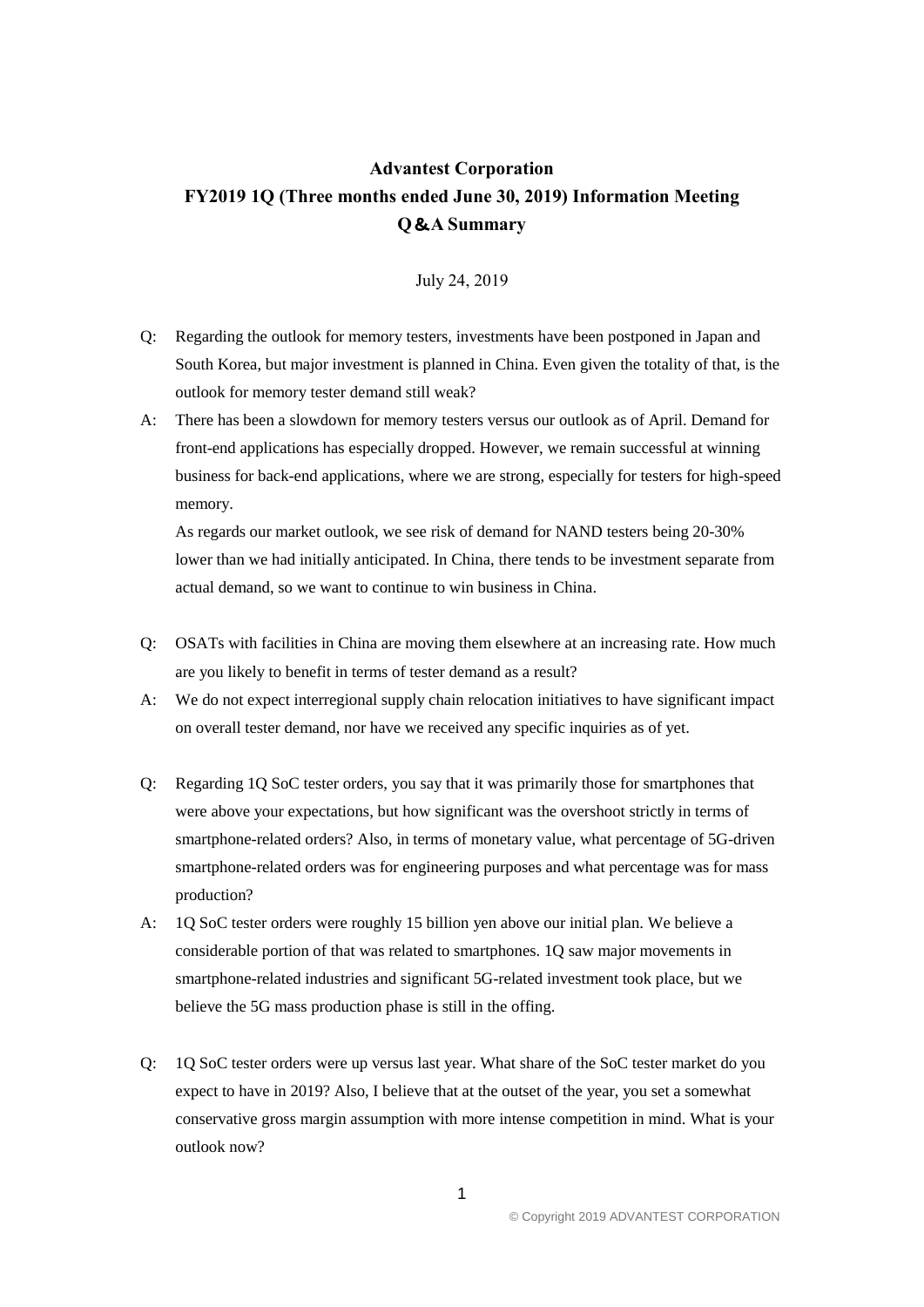- A: We anticipate that we will be able to maintain or improve upon our 2018 SoC tester market share figure in 2019. With regards to the gross margin, as of April we saw risk of more intense competition. To date, however, we have not seen major impact on the gross margin.
- Q: Brisk SoC tester business is likely to result in a better product mix, but you nonetheless have maintained your profit guidance rather than revising it upward. Why is that? Is it because you have concerns about higher costs going forward?
- A: We intend to engage in development investment and capital expenditure in line with our initial plan. In addition, there are no major changes to our expense outlook. That said, given latent risks in terms of fiercer price competition, exchange rates, etc., we have maintained our guidance, which may be conservative.
- Q: In April you said that you expected memory tester orders to pick up in FY2019 3Q. Are you saying that you now do not expect that to happen until 4Q?
- A: It may be even later, but at present, we believe the timing of the recovery will be three months later than what we had anticipated as of April. Conditions are shifting on a daily basis, making the way forward to difficult to read in some respects, but as of now, we expect orders to pick up in FY2019 4Q.
- Q: Was SoC tester demand greater than expected in part because of a demand rush promoted by the addition of a major mobile phone manufacturer to the Entity List?
- A: Rather than a demand rush, we believe it was engineering needs for 5G semiconductors that contributed to greater-than-expected demand. The major mobile phone manufacturer was placed on the Entity List in May of this year, so we do not believe it had a major impact on 1Q orders or sales. Moreover, our impression is that 1Q demand was abundant on the whole rather than limited to that related to the major mobile phone manufacturer. That said, we do not look for this level of orders to continue for the full year. They may drop slightly in 2Q.
- Q: When you say that you look for memory tester demand to pick up in 4Q, are you looking for that to be related to NAND flash memory or to DRAM? Also, are you expecting the recovery to be driven by smartphones or data centers?
- A: We think the recovery will start with demand for testers for high-end DRAM. In the smartphone and HPC (high-performance computing) spaces, we look for growth in demand for applications such as DDR5, LPDDR5, and HBM2 in 4Q or thereafter. As regards NAND flash memory, we still do not have visibility on when there is likely to be a robust restart to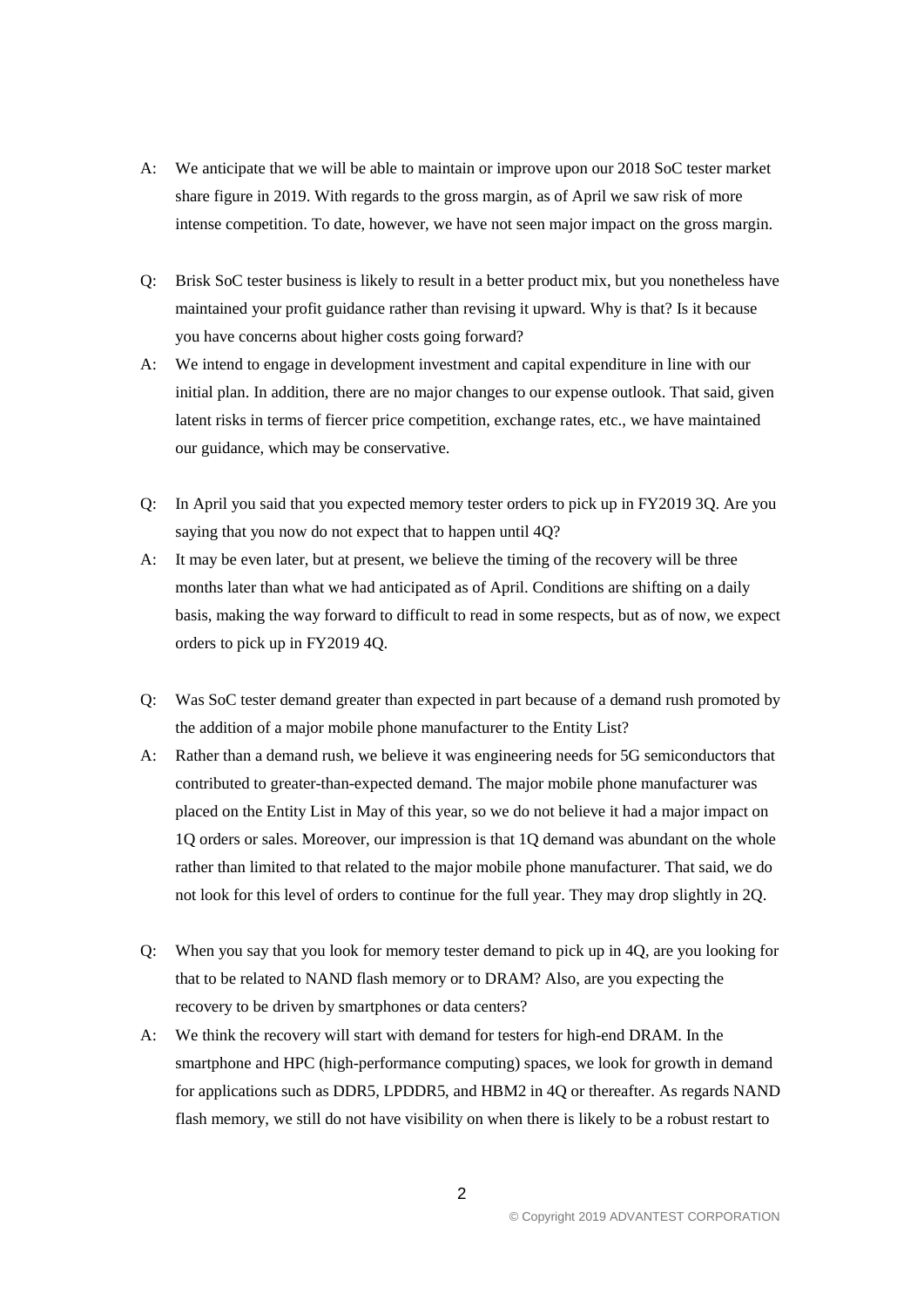server-related investment, so we expect DRAM tester demand to recover first, followed by demand for NAND flash memory testers.

- Q: Why did the gross margin improve in 1Q?
- A: A better product mix was the greatest contributor. It also owed in part to milder impact from inventory valuation losses in 1Q than in 4Q.
- Q: Was the 15 billion yen overshoot in SoC tester orders the result of demand you had anticipated for 2Q arising in 1Q instead?
- A: Some of it was the result of demand shifting to 1Q, but our outlook for 2Q demand is not much changed from our initial plan. We look for an overshoot for the first half of the fiscal year on par with the 15 billion overshoot seen in 1Q.
- Q: Could 5G-related demand growth account for the entirety of the 15 billion yen overshoot in SoC tester orders? Also, you stated earlier that 5G semiconductors are still in the engineering phase and not yet in mass production. Historically, your earnings have tended to grow significantly in semiconductor mass production phases. Is the present cycle different from historic cycles in that demand is growing even in the engineering phase?
- A: 5G-related tester demand growth cannot account for the entirety of the overshoot in SoC tester orders. Demand is growing elsewhere as well, including for HPC-related testers. Such growth also contributed to the 15 billion yen overshoot. Furthermore, 5G application processors and baseband processors applying advanced nodes have yet to enter the mass production phase, but technological advancements have made semiconductor manufacturing more challenging. As such, even the number of testers required for engineering purposes is greater than in the past.
- Q: Did you see any sudden surge in LTE-related demand?
- A: We do not have the impression that we have directly seen anything of that nature. Increased competition between mobile phone manufacturers or chip manufacturers may have contributed to the rise in semiconductor tester demand to some extent, but we do not see that as a sudden demand surge.
- Q: You said at your April results briefing that you expect the spread of 5G to bolster the tester market by 200-400 million dollars. Has that view changed in light of recent 4G- and 5Grelated demand trends?